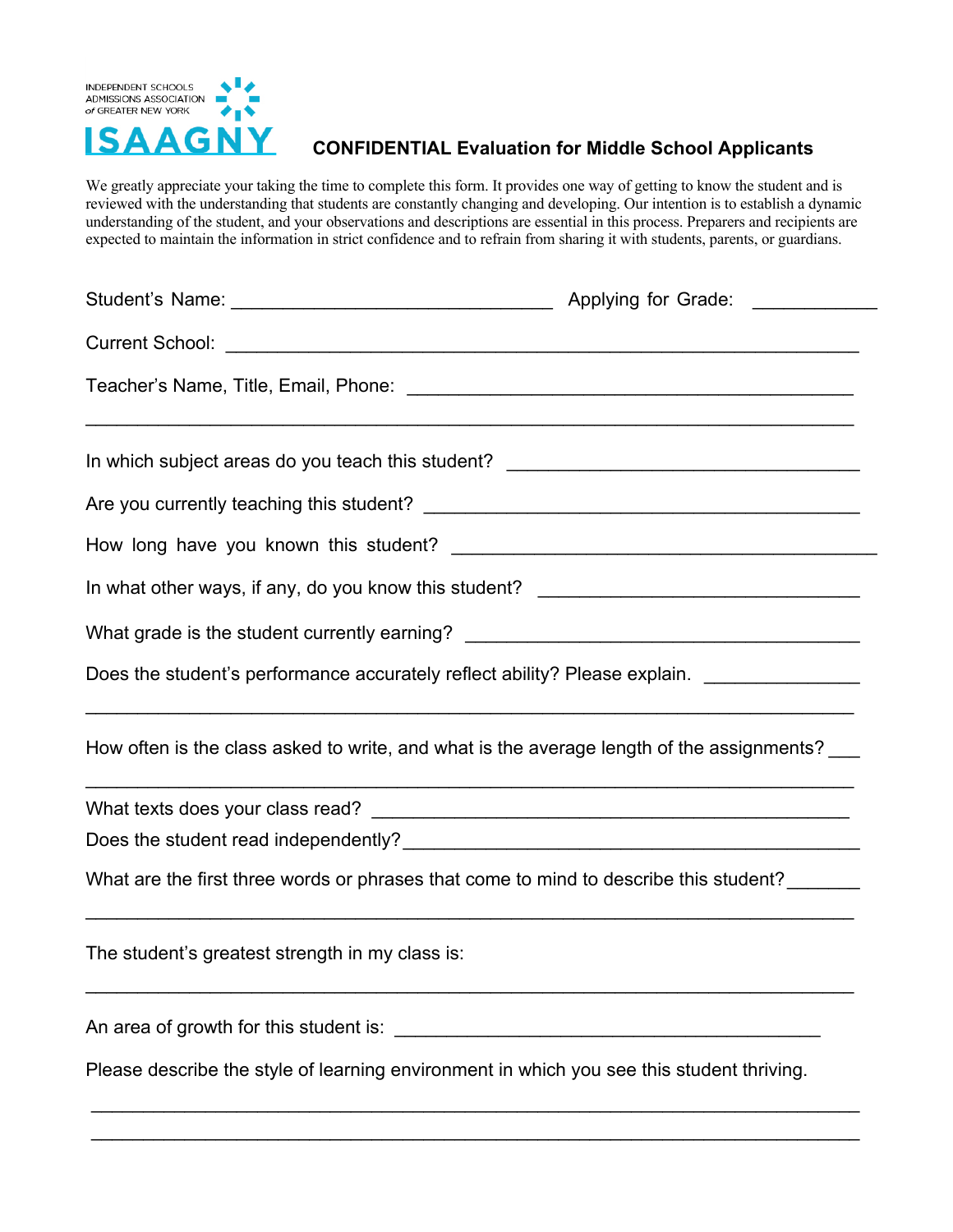To the best of your ability, please rate the student in each of the following areas:

| <b>Academic achievement</b><br>No basis for assessment                    | Poor                    | Fair                       | Good                               | Outstanding                          |
|---------------------------------------------------------------------------|-------------------------|----------------------------|------------------------------------|--------------------------------------|
| <b>Reading comprehension</b><br>No basis for assessment                   | Poor                    | Fair                       | Good                               | <b>Highly</b><br>developed           |
| Ability to interpret/analyze<br>texts<br>No basis for assessment          | Limited                 | Fair                       | Frequently<br>perceptive           | Exceptionally<br>perceptive          |
| <b>Writing mechanics and</b><br>organization<br>No basis for assessment   | Poor                    | Fair                       | Good                               | Highly<br>developed                  |
| Ability to express ideas<br>verbally<br>No basis for assessment           | Limited                 | Has some<br>difficulty     | Good                               | Exceptional                          |
| Knowledge of basic math<br><b>skills</b><br>No basis for assessment       | Poor                    | Fair                       | Good                               | <b>Highly</b><br>developed           |
| Accuracy in use of basic<br>mathematics skills<br>No basis for assessment | Poor                    | Fair                       | Good                               | <b>Highly</b><br>developed           |
| <b>Problem-solving ability</b><br>No basis for assessment                 | Poor                    | Fair                       | Good                               | <b>Highly</b><br>developed           |
| <b>Critical thinking/analytical</b><br>ability<br>No basis for assessment | Limited                 | Fair                       | Frequently<br>perceptive           | Exceptionally<br>perceptive          |
| Daily preparation & study<br>habits<br>No basis for assessment            | Poor                    | Fair                       | Good                               | <b>Excellent</b>                     |
| <b>Follows directions</b><br>No basis for assessment                      | Rarely                  | Needs much<br>explanation  | Occasionally<br>needs help         | Quickly and<br>effectively           |
| <b>Classroom conduct</b><br>No basis for assessment                       | Frequent<br>disruptions | Occasional<br>misconduct   | <b>Usually</b><br>good<br>behavior | Good<br>conduct                      |
| <b>Attention &amp; level of</b><br>engagement<br>No basis for assessment  | Easily<br>distracted    | Occasionally<br>distracted | Usually<br>good focus              | Exceptional<br>focus &<br>engagement |
| <b>Motivation &amp; initiative</b><br>No basis for assessment             | Low                     | Occasionally<br>evident    | Evident                            | Exemplary                            |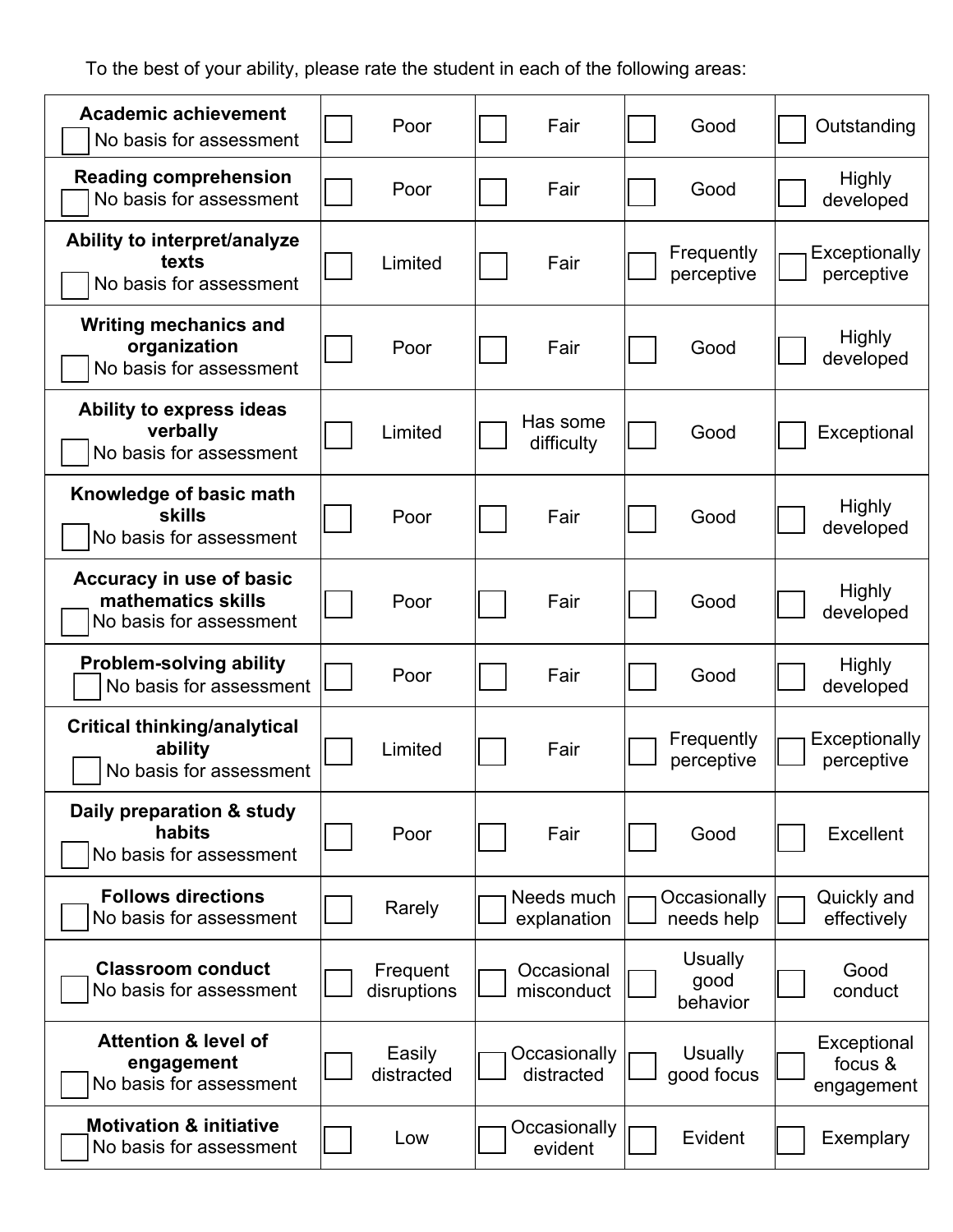| Seeks help when needed<br>No basis for assessment                   | Rarely                         | Occasionally                  | <b>Usually</b>                      | Always                                 |
|---------------------------------------------------------------------|--------------------------------|-------------------------------|-------------------------------------|----------------------------------------|
| <b>Reaction to</b><br>criticism/feedback<br>No basis for assessment | Defensive                      | Ignores<br>criticism          | Developing                          | <b>Uses</b><br>criticism to<br>improve |
| <b>Participation in discussion</b><br>No basis for assessment       | Wants to<br>dominate           | Rarely<br>contributes         | Quiet but<br>actively<br>engaged    | Joins in<br>readily                    |
| <b>Ability to work</b><br>independently<br>No basis for assessment  | Has great<br>difficulty        | Needs help<br>frequently      | Needs help<br>occasionally          | Always<br>works well                   |
| Ability to work in a group<br>No basis for assessment               | Has great<br>difficulty        | Sometimes<br>has difficulty   | <b>Usually</b><br>effective         | Always<br>works well                   |
| <b>Curiosity</b><br>No basis for assessment                         | Limited<br>curiosity           | Occasionally<br>evident       | Frequently<br>evident               | Consistently<br>evident                |
| <b>Creativity</b><br>No basis for assessment                        | Limited<br>creativity          | Occasionally<br>evident       | Frequently<br>evident               | <b>Highly</b><br>developed             |
| <b>Maturity</b><br>No basis for assessment                          | Immature                       | Occasionally<br>immature      | Appropriate<br>for age              | <b>Highly</b><br>developed             |
| Integrity with peers/teachers<br>No basis for assessment            | Rarely                         | <b>Dccasionally</b>           | <b>Usually</b>                      | Always                                 |
| Self-confidence<br>No basis for assessment                          | Appears<br>overly<br>confident | Needs much<br>reassurance     | Needs some<br>support               | Positive self-<br>image                |
| Social relationships with<br>peers<br>No basis for assessment       | <b>Relates</b><br>poorly       | Has<br>occasional<br>problems | <b>Usually</b><br>relates well      | Healthy<br>relationships               |
| <b>Interactions with adults</b><br>No basis for assessment          | Interacts<br>poorly            | Has<br>occasional<br>problems | <b>Usually</b><br>interacts<br>well | Healthy<br>interactions                |
| Overall, I recommend this individual:                               |                                |                               |                                     |                                        |

| As a student: | With<br>reservation | Fairly<br>strongly | Strongly | With great<br>enthusiasm |
|---------------|---------------------|--------------------|----------|--------------------------|
| As a person:  | With<br>reservation | Fairly<br>strongly | Strongly | With great<br>enthusiasm |